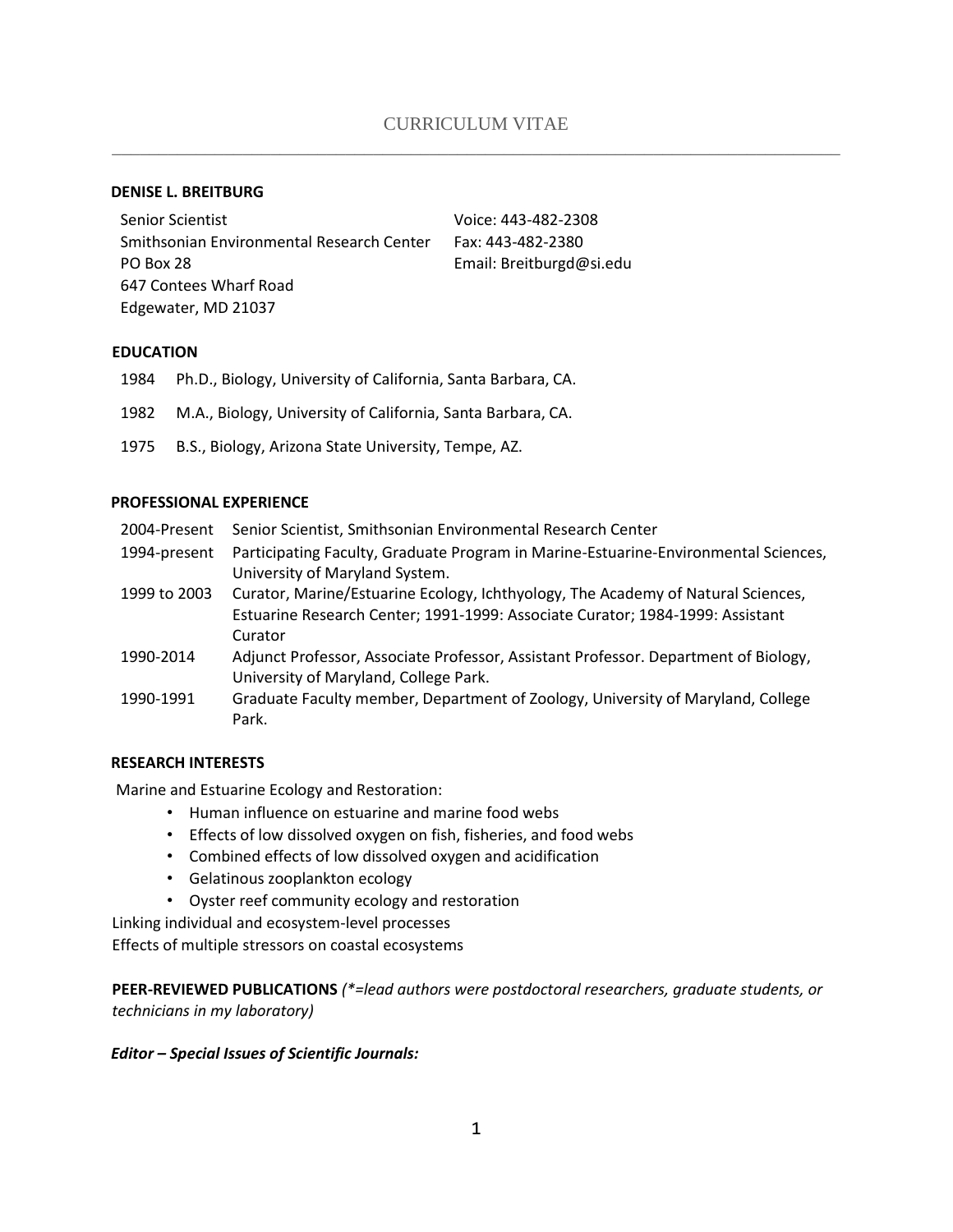**Breitburg, D.L**., T. Jordan and D. Lipton. (eds.) 2003. From Ecology to Economics: tracing human influence in the Patuxent River Estuary and its watershed. Special Issue of Estuaries. Vol 26 (2a). 229 pp.

**Breitburg, D.L**., S.P. Seitzinger and J.G. Sanders. (eds.) 1999. The effects of multiple stressors in marine and freshwater systems. Limnology and Oceanography (Special issue) 44 (issue 3, part 2). 233pp.

### *Refereed Journal Articles and Book Chapters*

2016 Rick, TC, Reeder-Myers, LA, Hofman, CA, **Breitburg, D**, Lockwood, R, Henkes, G, Kellogg, L, Lowery, D, Luckenbach, M.W, Mann, R and Ogburn, MB. 2016. Millennial-scale sustainability of the Chesapeake Bay Native American oyster fishery. Proceedings of the National Academy of Sciences, p.201600019. [doi: 10.1073/pnas.1600019113](http://www.pnas.org/content/113/23/6568.full.pdf)

\*Miller, SH, Breitburg, DL, Burrell, RB and Keppel, AG, 2016. Acidification increases sensitivity to hypoxia in important forage fishes. Marine Ecology Progress Series 549: 1-8. *Featured article.* [doi: 10.3354/meps11695](http://www.int-res.com/articles/feature/m549p001.pdf)

\*Malek, J.C. and Breitburg, D.L., 2016. Effects of air-exposure gradients on spatial infection patterns of Perkinsus marinus in the eastern oyster *Crassostrea virginica*. Diseases of Aquatic Organisms 118:139-151. [doi: 10.3354/dao02964](http://www.int-res.com/articles/dao2016/118/d118p139.pdf)

\*Keppel, AG, **DL Breitburg** and RB Burrell. 2016 Effects of co-varying diel-cycling hypoxia and pH on growth in the juvenile eastern oyster, *Crassostrea virginica.* PLoS ONE. <http://dx.doi.org/10.1371/journal.pone.0161088>

Porter, ET and **DL Breitburg**. Eastern oyster, *Crassostrea virginica* valve gape behavior under diel-cycling hypoxia. Marine Biology. Accepted.

2015 Isensee, K., L. Levin, **D. Breitburg**, M. Gregoire, V. Garçon and Luis Valdés. 2015. The ocean is losing its breath. Pp 25 – 30 in OCEAN AND CLIMATE, 2015 – *[Scientific Notes.](http://www.ocean-climate.org/wp-content/uploads/2015/06/150601_ScientificNotes.pdf?bcsi_scan_2687365ababd2c82=0&bcsi_scan_filename=150601_ScientificNotes.pdf)* www.oceanclimate.org, 96 pages.

Levin, LA and **DL Breitburg**. 2015. Linking coasts and seas to address ocean deoxygenation. Nature Climate Change 5:401-403. [doi:10.1038/nclimate2595](http://www.nature.com/nclimate/journal/v5/n5/full/nclimate2595.html)

**Breitburg, DL,** J Salisbury, JM Bernhard, W-J Cai, S Dupont, SC Doney, KJ Kroeker, LA Levin, WC Long, LM Milke, SH Miller, B Phelan, U Passow, BA Seibel, AE Todgham, and AM Tarrant. 2015. And on Top of All That...Coping with Ocean Acidification in the midst of many stressors. Oceanography. 28:48–61. [http://dx.doi.org/10.5670/oceanog.2015.31.](http://dx.doi.org/10.5670/oceanog.2015.31)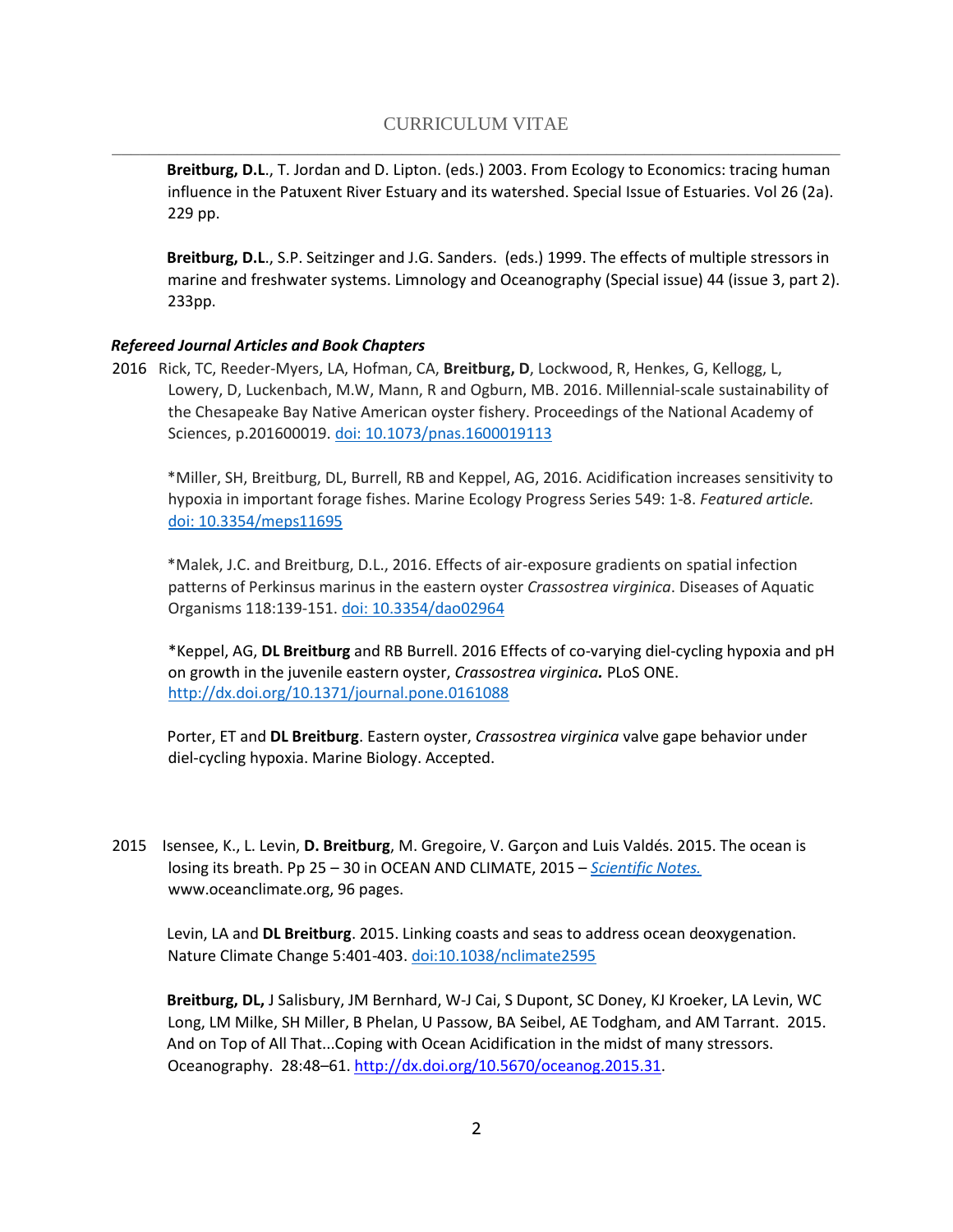**Breitburg, DL**, D Hondorp, C Audemard, RB Carnegie, RB Burrell, M Trice and V Clark. 2015. Landscape-level variation in disease susceptibility related to shallow-water hypoxia. PLoS ONE. <http://dx.doi.org/10.1371/journal.pone.0116223>

Levin, Lisa A., Liu, Kon-Kee, Emeis, Kay-Christian, **Breitburg, Denise L.,** Cloern, James, Deutsch, Curtis, Giani, Michele, Goffart, Anne, Hofmann, Eileen E., Lachkar, Zouhair, Limburg, Karin, Liu, Su-Mei, Montes, Enrique, Naqvi, Wajih, Ragueneau, Olivier, Rabouille, Christophe, Sarkar, Santosh Kumar, Swaney, Dennis P., Wassman, Paul and Wishner, Karen F. 2015. Comparative biogeochemistry-ecosystem-human interactions on dynamic continental margins. Journal of Marine Systems. 141: 3-17[.](http://dx.doi.org/10.1016/j.jmarsys.2014.04.016) <http://dx.doi.org/10.1016/j.jmarsys.2014.04.016>

\*Gedan, K.B., **D.L. Breitburg**, R.M. Grossinger and T.C. Rick. 2015. Historical information for ecological restoration in estuaries and coastal ecosystems. Pp 163-186 *In* JN Kittinger, L McClenachan,, KB Gedan and LK Blight, eds*.: Marine Historical Ecology in Conservation: Applying the Past to Manage for the Future".* University of California Press

LP Baggett, SP Powers, RD Brumbaugh, LD Coen, BM DeAngelis, JK Greene, BT Hancock, SM Morlock, BL Allen, **DL Breitburg**, David Bushek, JH Grabowski, RE Grizzle, ED Grosholz, M La Peyre, MW Luckenbach, KA McGraw, MF Piehler, SR Westby, PSE zu Ermgassen.Guidelines for evaluating performance of oyster habitat restoration. Restoration Ecology 23:737–745. [doi: 10.1111/rec.12262.](http://onlinelibrary.wiley.com/doi/10.1111/rec.12262/epdf)

\*Burrell, RB, \*Keppel, AG, \*Clark, VM and **DL Breitburg**. 2015. An automated monitoring and control system for flow-through diel-cycling hypoxia and pH experiments'. Limnology and Oceanography Methods. [doi:10.1002/lom3.10077.](http://onlinelibrary.wiley.com/doi/10.1002/lom3.10077/epdf)

\*Keppel, AG, **DL Breitburg**, RB Burrell, G Wikfors and V Clark. The effects of co-varying diel cycling hypoxia and pH on disease susceptibility in *Crassostrea virginica.* Marine Ecology Progress Series. 538:169-183. [doi: 10.3354/meps11479.](http://www.int-res.com/articles/meps2015/538/m538p169.pdf)

2014 Purcell JE, MB Decker, **DL Breitburg**, and KJ Broughton. 2014. Fine-scale vertical distributions of *Mnemiopsis leidyi* ctenophores: predation on copepods relative to stratification and hypoxia. Mar Ecol Prog Ser 500:103-120. [doi: 10.3354/meps10741.](http://www.int-res.com/articles/meps2014/500/m500p103.pdf)

\*Gedan KB, L Kellogg and **DL Breitburg**. 2014. Accounting for Multiple Foundation Species in Oyster Reef Restoration Benefits. Restoration Ecology 22:517-524. [doi: 10.1111 /rec.12107.](http://onlinelibrary.wiley.com/doi/10.1111/rec.12107/epdf) **Breitburg D** and R Burrell**.** 2014. Predator-mediated landscape structure: seasonal patterns of spatial expansion and prey control by *Chrysaora quinquecirrha and Mnemiopsis leidyi*. Mar Ecol Prog Ser 510:167-181. [doi: 10.3354/meps10850.](http://www.int-res.com/articles/meps_oa/m510p183.pdf)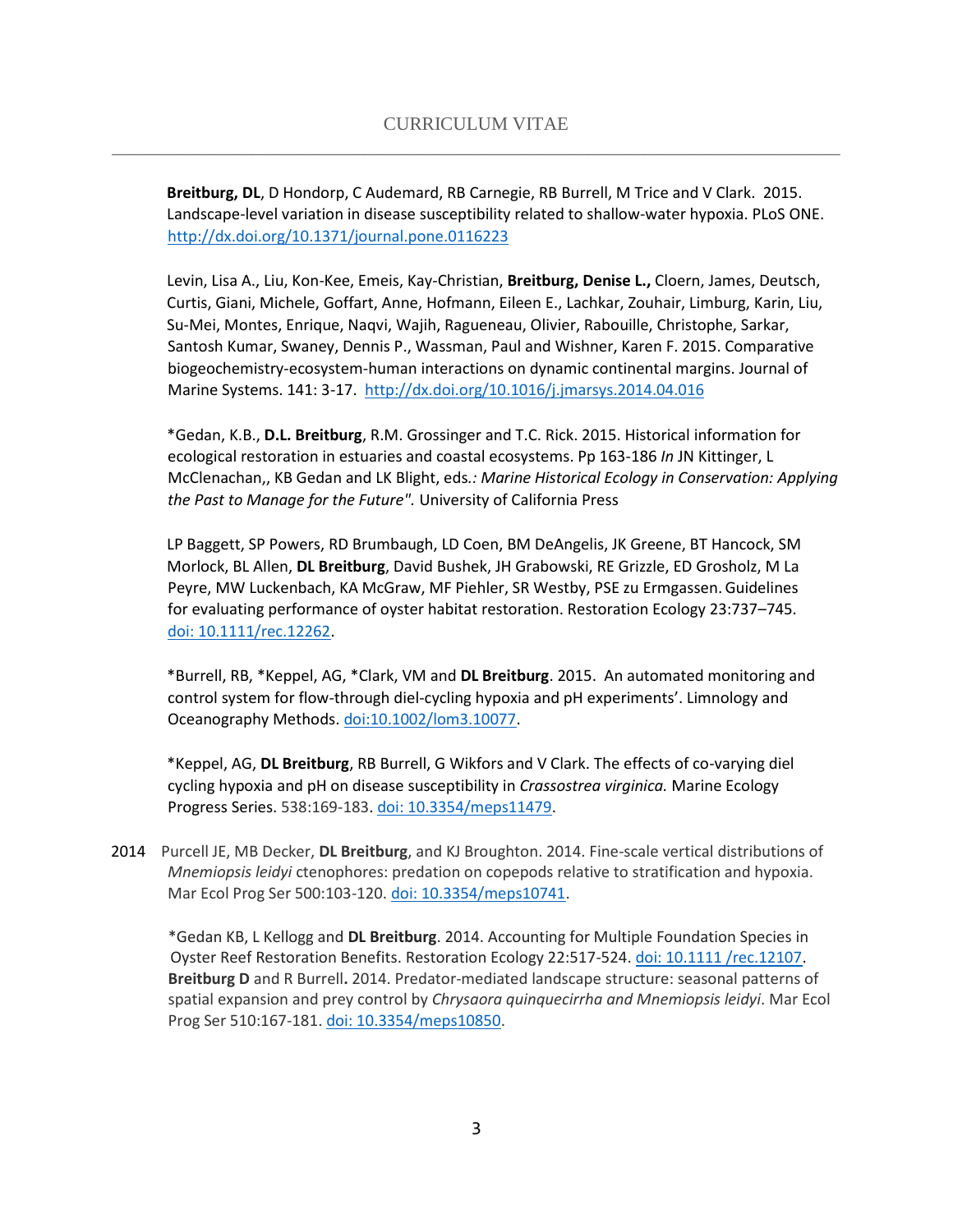2013: **\***Richmond, C.E., KA Rose and **DL Breitburg**. 2013. Individual variability and environmental conditions: Effects on zooplankton cohort dynamics. Marine Ecology Progress Series. 486:59-78. [doi:10.3354/meps10418.](http://www.int-res.com/articles/meps2013/486/m486p059.pdf)

\*Davias, LA, MS Kornis and **DL Breitburg**. 2013. Environmental factors influencing δ13C and δ15N in three fishes from Chesapeake Bay. *ICES Journal of Marine Science*. [doi: 10.1093/icesjms/fst143.](http://icesjms.oxfordjournals.org/content/early/2013/09/04/icesjms.fst143.full.pdf+html)

Duarte, C.M., K. Pitt, C.H. Lucas, J.E. Purcell, S-i Uye, K. Robinson, L. Brotz, M.B. Decker, K.R. Sutherland, A. Malej, L. Madin, H. Mianzan, J-M Gilli, V. Fuentes, D. Atienza, F. Pagés, **D. Breitburg**, J. Malek, W.M. Graham and R.H. Condon. 2013. Is global ocean sprawl a cause of jellyfish blooms? Frontiers in Ecology and the Environment 11:91-97. <http://dx.doi.org/10.1890/110246>

2012: Adamack, Aaron T., Rose, Kenneth A., **Breitburg**, **Denise L**., Nice, Alex J. and Lung, WuSeng. 2012. Simulating the effect of hypoxia on bay anchovy egg and larval mortality using coupled watershed, water quality, and individual-based predation models. *Marine Ecology Progress Series*, 445: 141-160. [doi:10.3354/meps09438.](http://dx.doi.org/10.3354/meps09438) 

Díaz, R.J., N.N. Rabalais, and **D.L. Breitburg**. 2012. Agriculture's Impact On Aquaculture: Hypoxia And Eutrophication In Marine Waters. Organization of Economic Cooperation and Development. COM/TAD/CA/ENV/ EPOC 16, 45 pp. [http://www.oecd.org/greengrowth/sustainableagriculture/49841630.pdf.](http://www.oecd.org/greengrowth/sustainableagriculture/49841630.pdf)

\*Rathjen, K.A., **D.L. Breitburg** and P.J. Neale. 2012. Effects of ultraviolet radiation on the growth, reproduction and survival of the lobate ctenophore *Mnemiopsis leidyi* in Chesapeake Bay. Journal of Experimental Marine Biology and Ecology 432-433:121-130. [http://dx.doi.org/10.1016/j.jembe.2012.06.029.](http://dx.doi.org/10.1016/j.jembe.2012.06.029)

\*Yasuhara, M., G. Hunt, **D. Breitburg**, A. Tsujimoto and K. Katsuki. 2012. Human-induced marine ecological degradation: micropaleontological perspectives. Ecology and Evolution 2:3242-3268. [doi: 10.1002/ece3.425.](http://onlinelibrary.wiley.com/doi/10.1002/ece3.425/epdf)

2011: Kennedy, Victor S., **Breitburg**, Denise L., Christman, Mary C., Luckenbach, Mark W., Paynter, Kennedy, Kramer, Jonathan, Sellner, Kevin G., Dew-Baxter, Jodi, Keller, Cherie and Mann, Roger. 2011. Lessons Learned from Efforts to Restore Oyster Populations in Maryland and Virginia, 1990 to 2007. *Journal of Shellfish Research*, 30(3): 719-731. [doi:10.2983/035.030.0312.](http://dx.doi.org/10.2983/035.030.0312) 

\*Fulford, R.S., **D.L. Breitburg**, R.I.E. Newell and M. Luckenbach. 2011. Differences in relative predation vulnerability between native and non-native oyster larvae and the influence on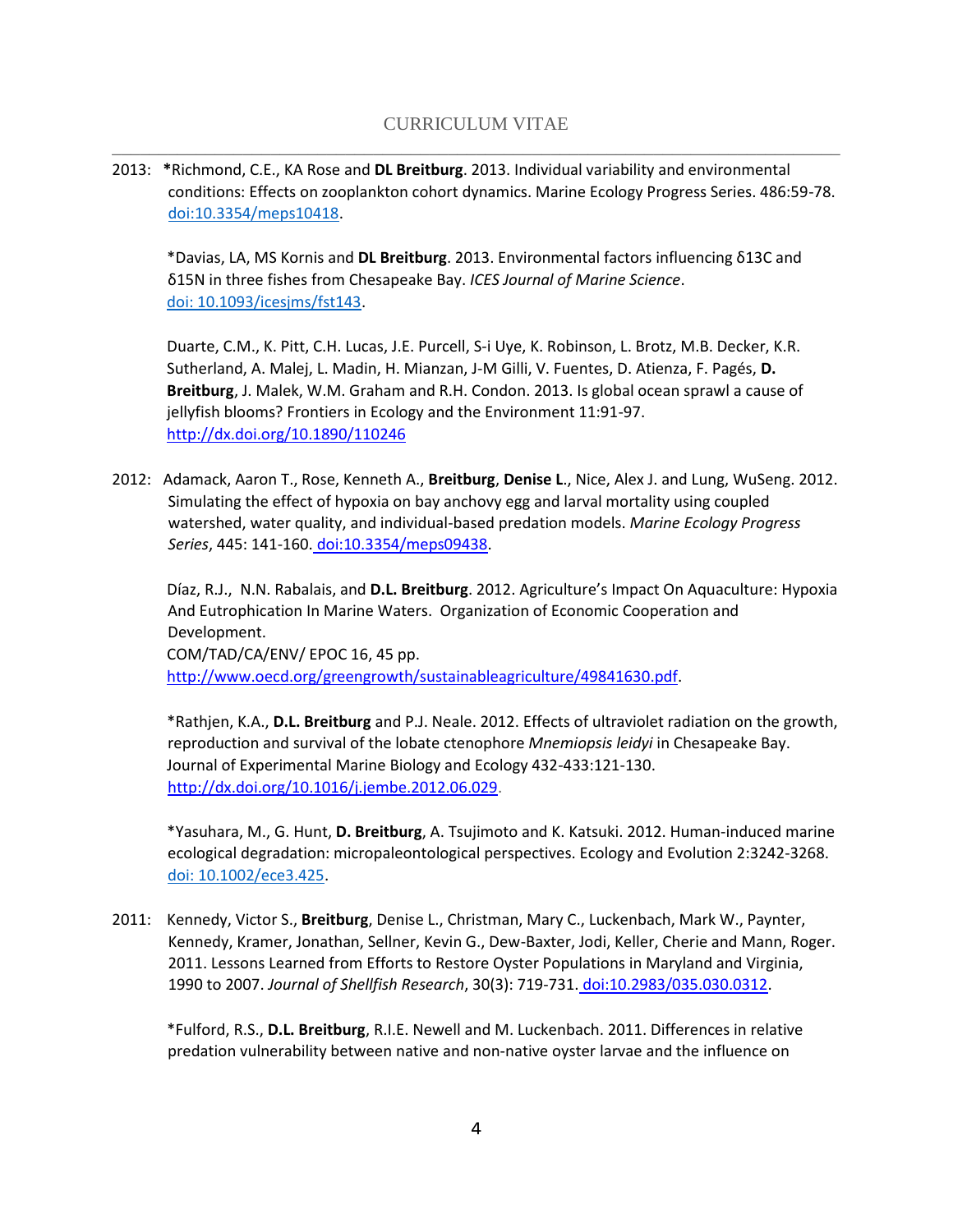restoration planning in an estuarine ecosystem. Estuaries and Coasts. Estuaries and Coasts 34:618–629. [doi: 10.1007/s12237-010-9360-8.](http://link.springer.com/article/10.1007/s12237-010-9360-8)

2010: \*Fulford, R.S., **D.L. Breitburg**, R.I.E. Newell and M. Luckenbach. 2010. Evaluating ecosystem response to oyster restoration and nutrient load reduction with a multispecies bioenergetics model. Ecological Applications 20:915–934. [doi:10.1890/08-1796.1.](http://onlinelibrary.wiley.com/doi/10.1890/08-1796.1/epdf)

Najjar, R., C.R. Pyke, M.B. Adams, **D. Breitburg**, C. Hershner, M. Kemp, R. Howarth, M. Mulholland, M. Paolisso, D. Secor, K.Sellner, D.Wardrop, and R.Wood. 2010. Potential climatechange impacts on the Chesapeake Bay. Estuarine Coastal and Shelf Science 86: 1-20. [doi:10.1016/j.ecss.2009.09.026.](http://www.ocvts.org/classroomconnect/classrooms/jwnek/documents/Oceanography/Global_Change_Chesapeake.pdf) *Invited feature.* 

**Breitburg, D.L.,** B. Crump, J. Dabiri and C. Gallegos. 2010. Ecosystem engineers in the Pelagic Realm: Alteration of habitat by species ranging from microbes to jellyfish. Integrative and Comparative Biology 50:188-200. [doi:10.1093/icb/icq051.](http://icb.oxfordjournals.org/content/50/2/188.full.pdf+html)

\*Hondorp, D.W., **D.L. Breitburg** and L.A. Davias. 2010. Eutrophication and fisheries: separating the effects of nitrogen loads and hypoxia on the pelagic-to-demersal ration and other measures of landings composition. Marine and Coastal Fisheries. 2:339-361. [http://www.bioone.org/doi/pdf/10.1577/C09-020.1.](http://www.bioone.org/doi/pdf/10.1577/C09-020.1)

\*Kolesar, S.E., **D.L. Breitburg**, J.E. Purcell, and M.B. Decker. 2010. Effects of hypoxia on Mnemiopsis leidyi, ichthyoplankton and copepods: clearance rates and vertical habitat overlap. Marine Ecology Progress Series 411: 173–188[. doi: 10.3354/meps08656.](http://www.int-res.com/articles/meps2010/411/m411p173.pdf)

2009:Diaz, R.J. and **D.L. Breitburg**. 2009. The hypoxic environment. Pp 2-23 *in* JG. Richards, A.P. Farrell and C.J. Brauner, eds. Hypoxia. Fish Physiology Vol 27. Academic Press. Amsterdam. [http://dx.doi.org/10.1016/S1546-5098\(08\)00001-0.](http://dx.doi.org/10.1016/S1546-5098(08)00001-0)

**Breitburg, D. L**., Craig, J.K., Fulford, R.S., Rose, K.A., Boynton, W.R., Brady, D., Ciotti, B.J., Diaz, R.J., Friedland, K.D., Hagy, J.D. III , Hart, D.R., Hines, A.H., Houde, E.D., Kolesar, S.E., Nixon, S.W., Rice, J.A., Secor, D.H., Targett, T. E. 2009. Nutrient Enrichment and Fisheries Exploitation: Interactive Effects on Estuarine Living Resources and Their Management. Hydrobiologia 629: 31- 47[. doi: 10.1007/s10750-009-9762-4.](http://link.springer.com/article/10.1007/s10750-009-9762-4) Eutrophication in Coastal Ecosystems: Selected papers from the Second International Symposium on Research and Management of Eutrophication in Coastal Ecosystems, 20–23 June 2006, Nyborg, Denmark. Guest Editors: J.H. Andersen & D.J. Conley.

\*Graham, E.S., D.M. Tuzzolino, R.B. Burrell, and **D.L. Breitburg**. 2009. Interannual variation in gelatinous zooplankton and their prey in the Rhode River, Maryland. Smithsonian Contributions to Marine Science. 38: 369-378.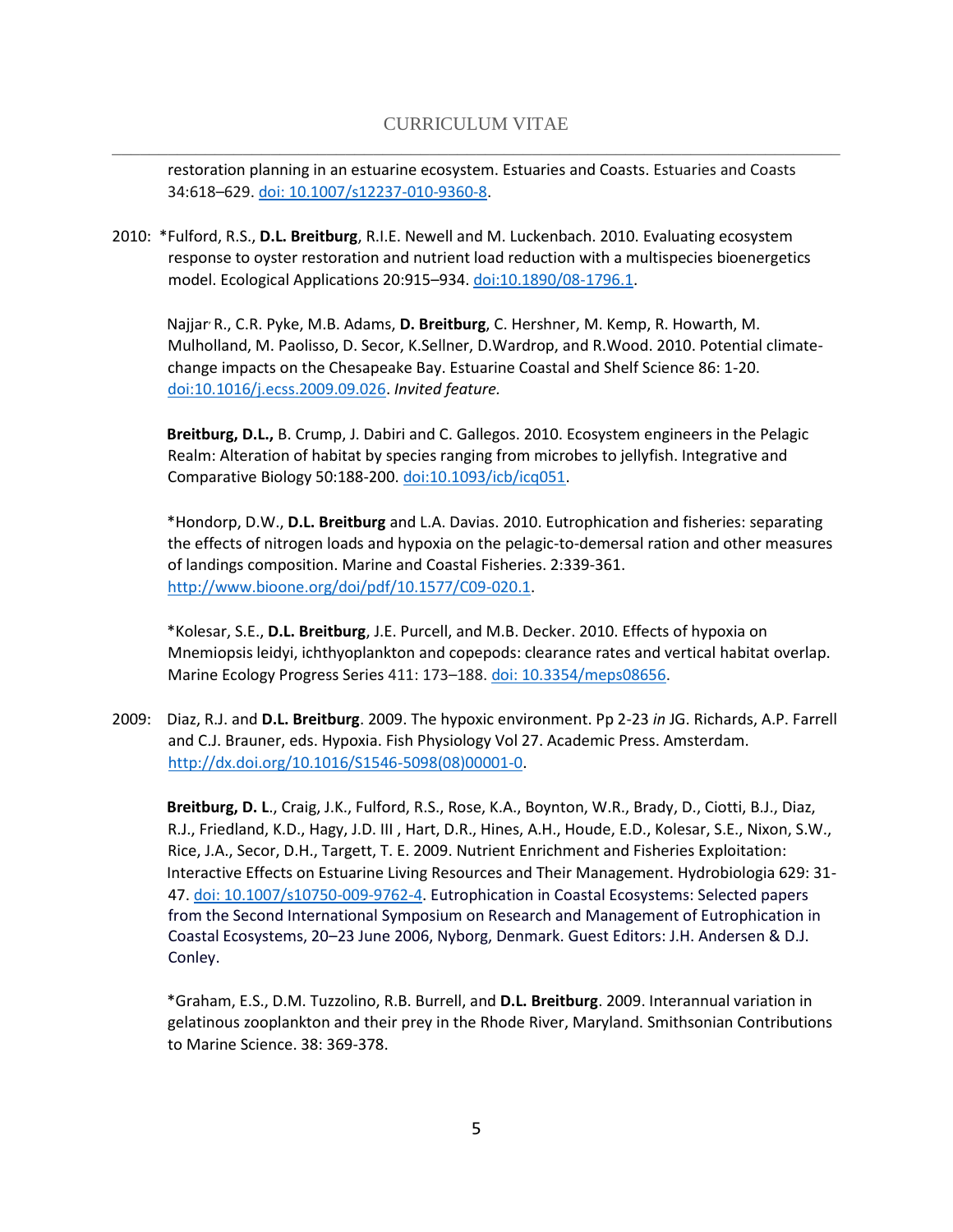Batiuk, R.A., **D.L. Breitburg,** R.J. Diaz, T.M. Cronin, D.H. Secor and G. Thursby. 2009. Derivation of Habitat-Specific Dissolved Oxygen Criteria for Chesapeake Bay and its Tidal Tributaries. Journal of Experimental Marine Biology and Ecology. 381: S204-S215[. doi: 10.1016/j.jembe.2009.07.023.](http://ac.els-cdn.com/S0022098109002925/1-s2.0-S0022098109002925-main.pdf?_tid=85bd11c0-6ad9-11e6-8009-00000aab0f02&acdnat=1472139496_eb3a30cb342520f5bedbeeb77c282ca6)

Rose, K.A., A.T. Adamack, C. A. Murphy, S.E. Sable, S.E. Kolesar, J.K. Craig, **D.L. Breitburg**, P. Thomas, M.H. Brouwer, C.F. Cerco. 2009.Does hypoxia have population-level effects on coastal fish? Musings from the virtual world. Journal of Experimental Marine Biology and Ecology. 381:S188-S203*.* [doi: 10.1016/j.jembe.2009.07.022.](http://ac.els-cdn.com/S0022098109002913/1-s2.0-S0022098109002913-main.pdf?_tid=f88db470-6ad9-11e6-a2c1-00000aab0f02&acdnat=1472139689_183a7a8503b2abc762c05731fe857d6e)

### *Published prior to this review period:*

- 2009: **Breitburg, D.L.,** Hondorp, L.W. Davias, and R.J. Diaz. 2009. Hypoxia, nitrogen and fisheries: Integrating effects across local and global landscapes. Annual Reviews in Marine Science. (Invited review) 1: 329-350.
- 2008: Tamburri, M.N., **D.L. Breitburg,** S.M. Bonniwell and M.W. Luckenbach. 2008. Settlement of Crassostrea ariakensis larvae: Effects of substrate, biofilms, sediment and adult chemical cues. Journal of Shellfish Research. 27:601-608.
- 2007: \*Fulford, R.S., **D.L. Breitburg**, R.I.E. Newell, W.M. Kemp, and M. Luckenbach. 2007. Effects of oyster population restoration strategies on phytoplankton biomass in Chesapeake Bay: A flexible modeling approach. Marine Ecology Progress Series. 336:43-61.

National Research Council. 2007. A Review of the Final Ocean Research Priorities Plan and Implementation Strategy. Committee to Review the JSOST Research Priorities Plan, National Research Council. The National Academies Press, Washington, DC. D. Breitburg, committee member. 148 pp.

2006: **Breitburg, D.L.** and R.S. Fulford. 2006. Oyster-sea nettle interdependence and altered control within the Chesapeake Bay ecosystem. Estuaries and Coasts. 29:776-784*.* 

Chesapeake Bay Fisheries Ecosystem Advisory Panel (National Oceanic and Atmospheric Administration Chesapeake Bay Office). 2006. Fisheries ecosystem planning for Chesapeake Bay. American Fisheries Society, Trends in Fisheries Science and Management 3, Bethesda, Maryland. (**D. Breitburg**, Panel Member)

**Breitburg, D.L.** and E. Houde. 2006. Habitat, habitat requirements, and habitat management. Pages 145-188 *in* Chesapeake Bay Fisheries Ecosystem Advisory Panel (National Oceanic and Atmospheric Administration Chesapeake Bay Office). Fisheries ecosystem planning for Chesapeake Bay. American Fisheries Society, Trends in Fisheries Science and Management 3, Bethesda, Maryland.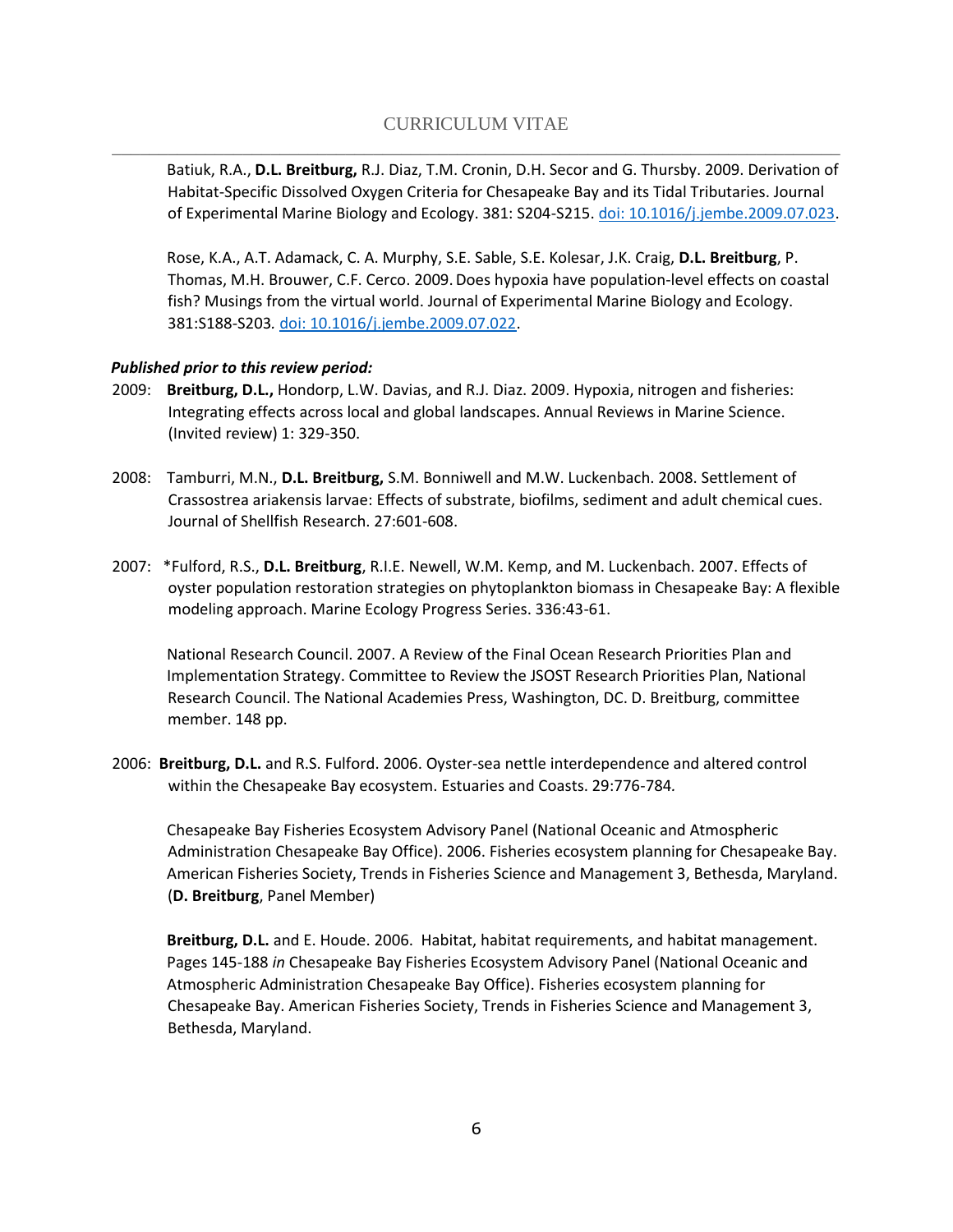# CURRICULUM VITAE \_\_\_\_\_\_\_\_\_\_\_\_\_\_\_\_\_\_\_\_\_\_\_\_\_\_\_\_\_\_\_\_\_\_\_\_\_\_\_\_\_\_\_\_\_\_\_\_\_\_\_\_\_\_\_\_\_\_\_\_\_\_\_\_\_\_\_\_\_\_\_\_\_\_\_\_\_\_

National Research Council. 2006. A Review of the Draft Ocean Research Priorities Plan: *Charting the Course for Ocean Science in the United States.* Committee to Review the JSOST Research Priorities Plan, National Research Council. The National Academies Press, Washington, DC. **D. Breitburg,** committee member. 64 pp.

2005: **Breitburg, D.L.** and G.F. Riedel. 2005. Multiple stressors in marine systems. Pp 167-182 *In* E. Norse and L. Crowder, eds. Marine Conservation Biology: The Science of Maintaining the Sea's Biodiversity. Island Press, Washington*.* 

\*Richmond, C.E., **D. L. Breitburg** and K.A. Rose. 2005. The role of environmental generalist species in ecosystem function. Ecological Modeling. 188: 279-295.

\*Grove, M. and **D.L. Breitburg**. 2005. Growth and reproduction of gelatinous zooplankton exposed to low dissolved oxygen. Marine Ecology Progress Series. 301: 185-198*.* 

2004: \*Decker, M.B., **D.L. Breitburg** and J.E. Purcell. 2004. Effects of low dissolved oxygen on zooplankton predation by the ctenophore *Mnemiopsis leidyi*. Marine Ecology Progress Series. 280:163-172.

National Research Council. 2004. River Basins and Coastal Systems Planning within the U.S. Army corps of Engineers. (**D. Breitburg**, panel member). The National Academies Press. Washington, D.C. 167 pp.

2003: \*Decker, M.B., **D.L. Breitburg**, and N.H. Marcus. 2003. Geographical differences in behavioral responses to hypoxia: local adaptation to an anthropogenic stressor? Ecological Applications. Ecological Applications. 13:1104–1109.

Bundy, M.H., **D.L. Breitburg**, R.W. Osman and K.G. Sellner. 2003. The responses of Patuxent River upper trophic levels to nutrient and trace element induced changes in the lower food web. Estuaries. 26: 365-384.

Riedel, G.F., J.G. Sanders and **D.L. Breitburg**. 2003. Seasonal variability in response of estuarine phytoplankton communities to stress: Linkages between toxic trace elements and nutrient enrichment. Estuaries. 26: 323-338.

Wiegner, T.N., S.P. Seitzinger, **D.L. Breitburg** and J.G. Sanders. 2003. The Effects of Multiple Stressors on the Balance between Autotrophic and Heterotrophic Processes in an Estuarine System. Estuaries. 26:352-364.

**Breitburg, D.L**., A. Adamack, S.E. Kolesar, M.B. Decker, K.A. Rose, J.E. Purcell, J.E. Keister, and J.H. Cowan, Jr. 2003. The pattern and influence of low dissolved oxygen in the Patuxent River, a seasonally hypoxic estuary. Estuaries. 26: 280-297.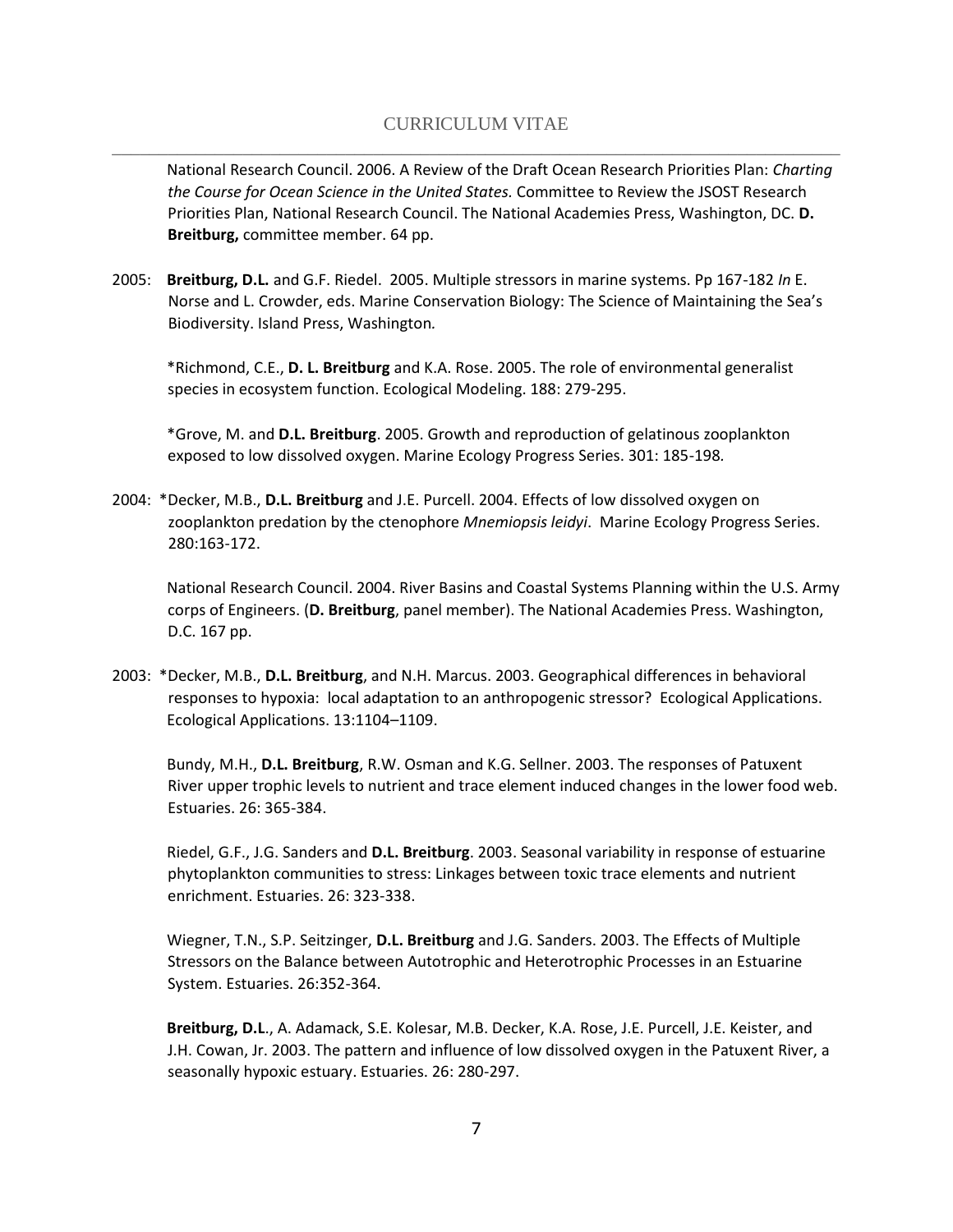**Breitburg, D.L**., T.E. Jordan and D. Lipton. 2003. Preface- From ecology to economics: Tracing human influence in the Patuxent River Estuary and its watershed. Estuaries. 26: 167-170.

2002: Laursen, A.E., S.P. Seitzinger, R. Dekorsey, J.G. Sanders, **D.L. Breitburg**, and R.W. Osman. 2002. Multiple stressors in an estuarine system: effects of nutrients, trace metals, and trophic complexity on benthic photosynthesis and respiration. Estuaries. 25:57-69.

**Breitburg, D.L**. 2002. Effects of hypoxia, and the balance between hypoxia and enrichment, on coastal fishes and fisheries. Estuaries. 25:767-781.

2001**: Breitburg, D.L**., L. Pihl and S.E. Kolesar. 2001. Effects of low dissolved oxygen on the behavior, ecology and harvest of fishes: a comparison of the Chesapeake and Baltic systems. Pages 241267 *In* Nancy N. Rabalais and R. Eugene Turner (eds.), Coastal Hypoxia: Consequences for Living Resources and Ecosystems. Coastal and Estuarine Studies 58, American Geophysical Union, Washington, D.C.

Purcell, J.E., **D.L. Breitburg**, M.B. Decker, W.M. Graham, M.J.Youngbluth, and K. Rastoff. 2001. 77-100. Pelagic Cnidarians and Ctenophores in Low Dissolved Oxygen Environments. Pages 241267 *In* Nancy N. Rabalais and R. Eugene Turner (eds.), Coastal Hypoxia: Consequences for Living Resources and Ecosystems. Coastal and Estuarine Studies 58, American Geophysical Union, Washington, D.C.

Boynton, W.R., J.D. Hagy, and **D.L. Breitburg**. 2001. Issues of Scale in Land-Margin Ecosystems. Pages 299-330 *In* Robert H. Gardner, W. Michael Kemp, Victor S. Kennedy, and John E. Peterson, eds. Scaling Relations in Experimental Ecology. Columbia University Press, New York.

2000 **Breitburg**, D.L., L.D. Coen, M.W. Luckenbach, R. Mann, M. Posey, and J.A. Wesson. 2000. Oyster Reef Restoration: Convergence of Harvest and Conservation Strategies. Journal of Shellfish Research. 19:371-377.

\*Keister, J.E., E.D. Houde and **D.L. Breitburg**. 2000. Effects of bottom-layer hypoxia on abundances and depth distributions of organisms in Patuxent River, Chesapeake Bay. Marine Ecology Progress Series. 205:43-59.

1999 Coen, L.D., M.W. Luckenbach, and **D.L. Breitburg**. 1999. The role of oyster reefs as essential fish habitat: a review of current knowledge and some new perspectives. Pages 438-454 in L. R. Benaka, editor. Fish Habitat: Essential Fish Habitat and Rehabilitation. American Fisheries Society, Symposium 22. Bethesda, Maryland.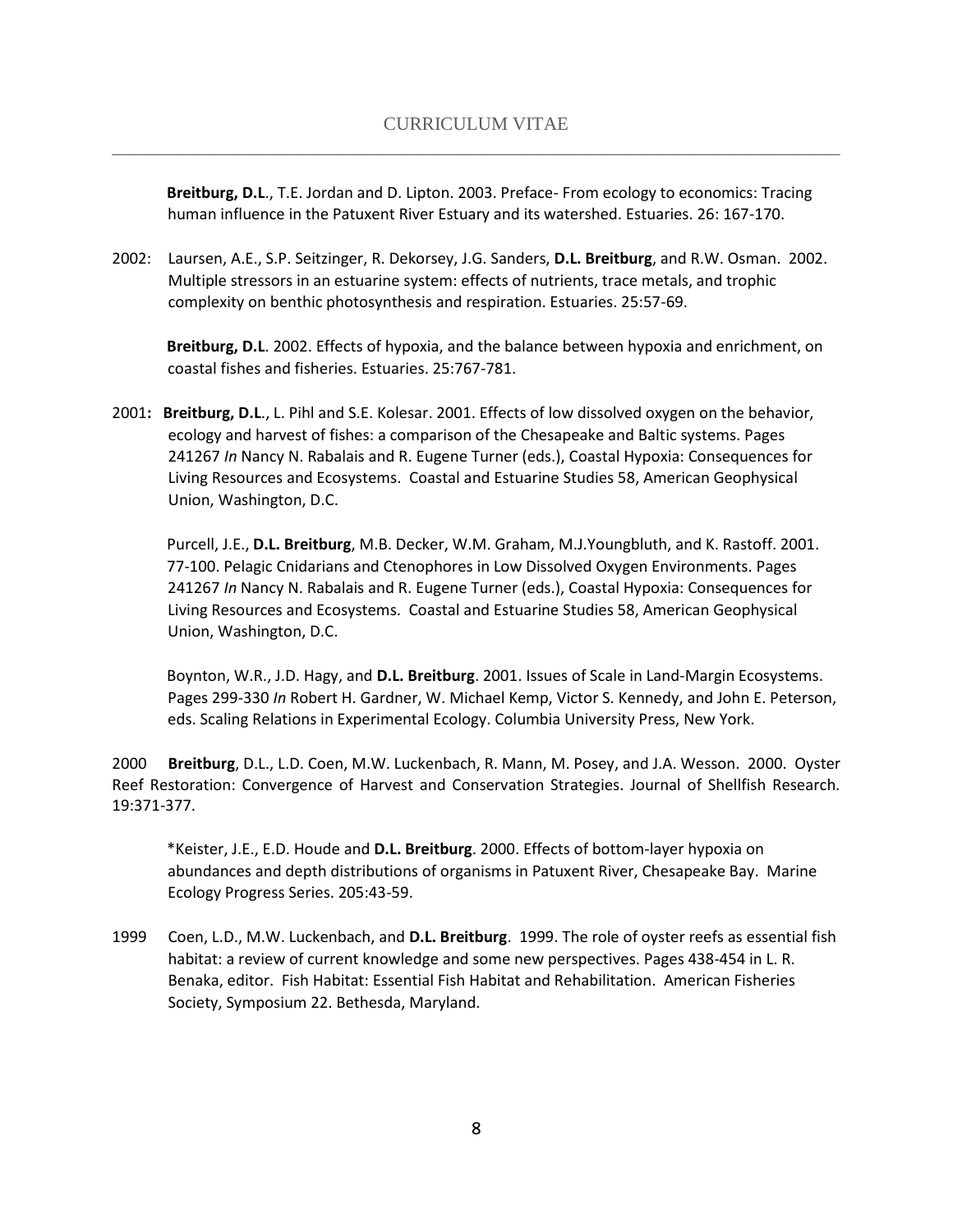**Breitburg, D.L**., K.H. Rose, and J.A. Cowan, Jr. 1999. Linking water quality to survival of larval fishes: predation mortality of fish larvae in an oxygen-structured water column. Marine Ecology Progress Series. 178:39-54.

**Breitburg, D.L**., S.P. Seitzinger and J.G. Sanders. 1999. Effects of multiple stressors in marine and freshwater systems: Preface to special issue of Limnology and Oceanography. Limnology and Oceanography (Special issue). 44 (issue 3, part 2). 2 pp.

**Breitburg, D.L.**, J.G. Sanders, C.G. Gilmour, C.A. Hatfield, R.W. Osman, G.F. Riedel, S.P. Seitzinger and K.G. Sellner. 1999. Variability in responses to nutrients and trace elements, and transmission of stressor effects through an estuarine food web. Limnology and Oceanography. 44:837-863.

**Breitburg, D.L.** 1999. Are three-dimensional structure and healthy oyster populations the keys to an ecologically interesting and important fish community? Pp239-250 in M.W. Luckenbach, R. Mann and J.A. Wesson (eds.) Oyster Reef Habitat Restoration. A Synopsis and Synthesis of Approaches. Virginia Institute of Marine Science Press, Gloucester Point, VA.

1998 **Breitburg, D.L.**, J. Baxter, C. Hatfield, R.W. Howarth, C.G. Jones, G.M. Lovett and C. Wigand. 1998. Understanding effects of multiple stressors: ideas and challenges. pp 416-431. In: M. Pace and P. Groffman, eds. Successes, Limitations and Frontiers in Ecosystem Science. Springer, NY.

**Breitburg, D.L.** 1998. Scaling eutrophication effects between species and ecosystems: the importance of variation and similarity among species with similar functional roles. Australian Journal of Ecology. 23:280-286.

**Breitburg, D.L.** 1998. Scaling up from species to ecosystems: functional redundancy and complementarity. pp 263-267 in G.P. Jones, P.J. Doherty, B.D. Mapstone and L. Howlett, eds. Recruitment and population dynamics of coral reef fishes. CRC Reef Research Centre. Townsville, Australia. 297 pp.

- 1997 **Breitburg, D.L**, T. Loher, C.A. Pacey, A. Gerstein. 1997. Varying effects of low dissolved oxygen on trophic interactions in an estuarine food web. Ecological Monographs. 67:489-507.
- 1996 **Breitburg, D.L.** 1996. Consumer mobility and the relative importance of consumption and competition following physical disturbance. Marine Ecology Progress Series.138:83-92.

Bowie, G.L., J.G. Sanders, G.F. Riedel, C.C. Gilmour, **D.L. Breitburg**, G.A. Cutter and D.B. Porcella. 1996. Assessing selenium cycling and accumulation in aquatic ecosystems. Water Air and Soil Pollution. 90:93-104.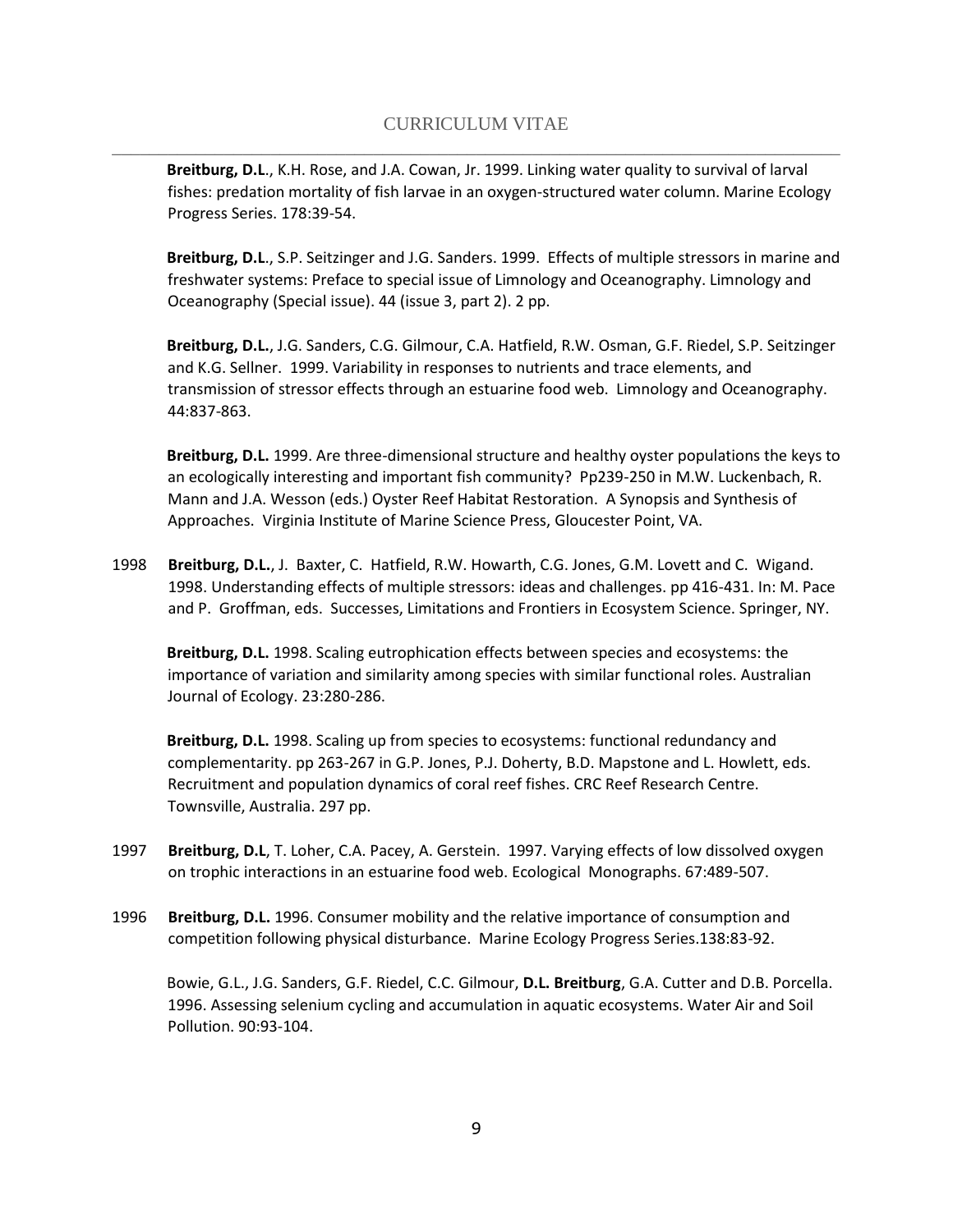# CURRICULUM VITAE \_\_\_\_\_\_\_\_\_\_\_\_\_\_\_\_\_\_\_\_\_\_\_\_\_\_\_\_\_\_\_\_\_\_\_\_\_\_\_\_\_\_\_\_\_\_\_\_\_\_\_\_\_\_\_\_\_\_\_\_\_\_\_\_\_\_\_\_\_\_\_\_\_\_\_\_\_\_

- 1995 **Breitburg, D.L.** 1995. Linking ecosystem-level processes with population-level responses: the importance of variation among species in predicting effects of estuarine eutrophication. p. 47 In: P. Hill and S. Nelson (eds.), Toward a Sustainable Coastal Watershed: The Chesapeake Experiment. Chesapeake Research Consortium Publication 149. Solomons, MD.
- 1994 **Breitburg, D.L.**, Steinberg, N., DuBeau, S., Cooksey, C, and Houde, E.D. 1994. Effects of low oxygen on predation on estuarine fish larvae. Marine Ecology Progress Series. 104: 235-246.

**Breitburg, D.L.** 1994. Behavioral responses of fish larvae to low oxygen risk in a stratified water column. Marine Biology. 120:615-625.

**Breitburg, D.L** and T. Loher. 1994. Effects of physical disturbance on fish trophic interactions: the importance of consumer mobility. p 241-254 in D.J. Stouder, K. Fresh, and Robert J. Feller, eds. Feeding ecology of fishes: theory and application. Belle Baruch Library in Marine Science.

**Breitburg, D.L.,** M.A. Palmer, and T. Loher. 1995. Effects of flow, structure and larval schooling behavior on settlement behavior of oyster reef fish. Marine Ecology Progress Series. 125: 45-60.

- 1993 Newell, R.I.E. and **D.L. Breitburg**. 1993. Oyster reefs. pp 61-64. In: Chesapeake Bay strategy for the restoration and protection of ecologically valuable species. Chesapeake Bay Program, Annapolis.
- 1992 **Breitburg, D. L.** 1992. Episodic hypoxia in the Chesapeake Bay: interacting effects of recruitment, behavior and a physical disturbance. Ecological Monographs. 62:525-546.

Abbe, G. R. and **D. L. Breitburg**. 1992. The influence of oyster toadfish (Opsanus tau) and crab (Callinectes sapidus and Xanthidae) on survival of oyster (Crassostrea virginica) spat in Chesapeake Bay: does spat protection always work? Aquaculture. 107:21-31.

1991 **Breitburg, D. L.** Settlement patterns and presettlement behavior of the naked goby, Gobiosoma bosci, a temperate reef fish. Marine Biology. 109:213-221.

**Breitburg, D.L.** Monitoring dissolved oxygen in a variable environment: detecting biologically meaningful events. Pages 201-208 in J.A. Mihursky and A. Chaney, eds. New Perspectives in the Chesapeake System: A Research and Management Partnership. Chesapeake Research Consortium Publication no. 137, Solomons, MD.

Osman, R.W., G.R. Abbe and **D.L. Breitburg**. Reduction in oyster recruitment as a consequence of periodic exposure to low-oxygen water. Pages 193-200 in J.A. Mihursky and A. Chaney, eds. New Perspectives in the Chesapeake System: A Research and Management Partnership. Chesapeake Research Consortium Publication no. 137, Solomons, MD.